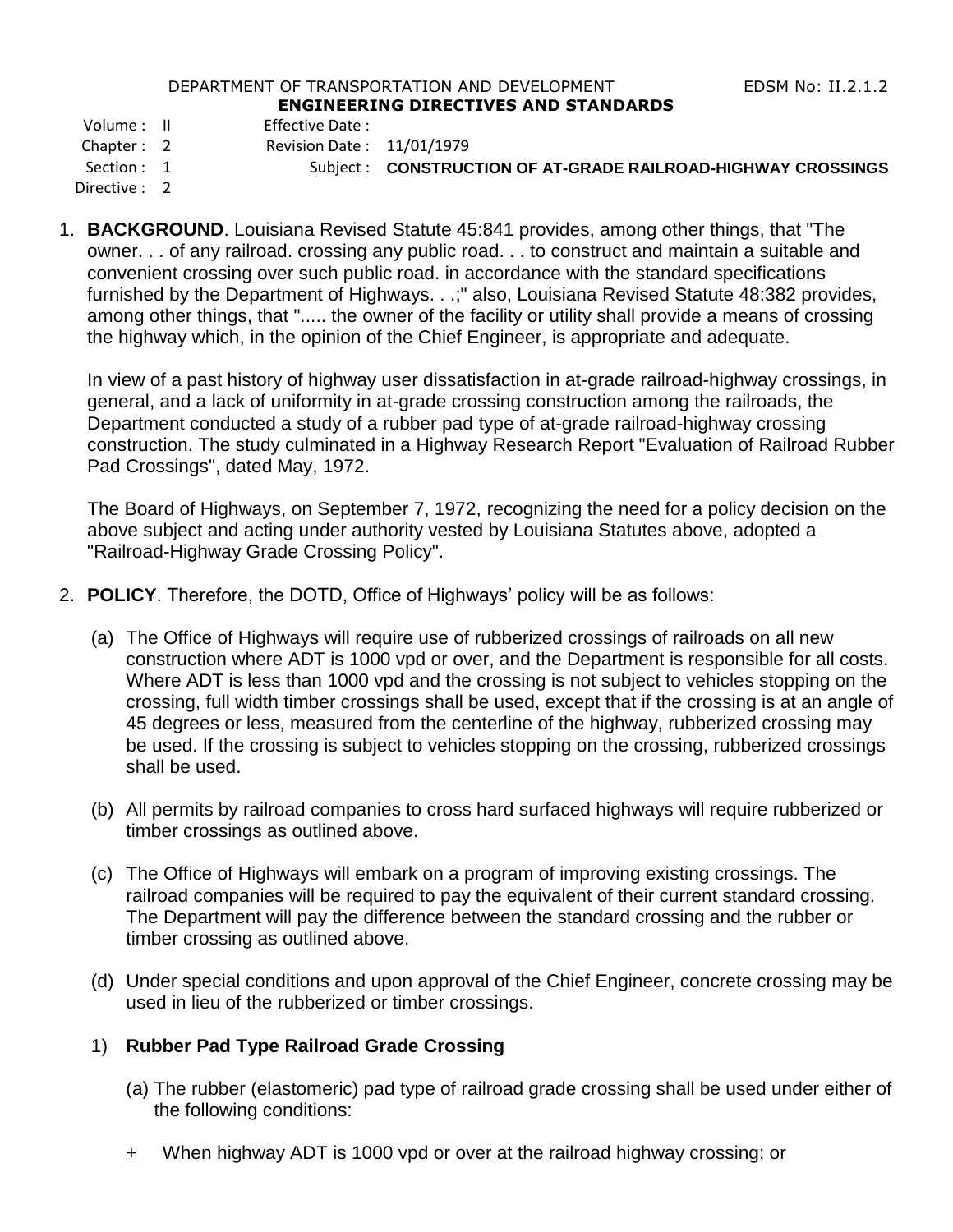- + When the crossing is subject to vehicles stopping on the crossing.
- (b) The rubber (elastomeric) pad type of railroad grade crossing may be used in lieu of the other approved types of at-grade crossing construction when the railroad-highway crossing is at an angle of 45 degrees or less, measured from the centerline of the highway.
- (c) The rubber (elastomeric) pad type of railroad grade crossing shall conform to Standard Plan RM-42 and to specifications therefor, see copy attached.
- (d) In specifying rubber (elastomeric) pad railroad grade crossing the requirements under "General Requirements", hereinafter, shall be followed.

## 2) **Timber Panel Railroad Grade Crossing**

- (a) The timber panel railroad grade crossing shall be that designated in the Board of Highways' policy as full width timber crossing. Timber panel railroad grade crossing shall be used for all at-grade railroad-highway crossings where the highway ADT is less than 1000 vpd and where the crossing is not subject to vehicles stopping on the crossing.
- (b) When the railroad-highway crossing is at an angle of 45 degrees or less, measured from the centerline of the highway, the Engineer's discretion shall be used in designating timber panel railroad grade crossing in lieu of rubber pad railroad grade crossing.
- (c) The timber panel crossing shall conform to Standard Plan RN-43 and to the specifications therefor, see copy attached.
- (d) In specifying timber panel railroad grade crossing the requirements under "General Requirements", hereinafter, shall be followed.
- 3) **Concrete Railroad Grade Crossing** At the writing of this directive no acceptable standard concrete railroad grade crossing has been designated.

### 4) **General Requirements**

(a) Railroad grade crossing shall extend for the full width of the highway to the edge of surfaced shoulders or a minimum of 3 feet outside the edge of traveled way or back of curbs. (See standard plan.)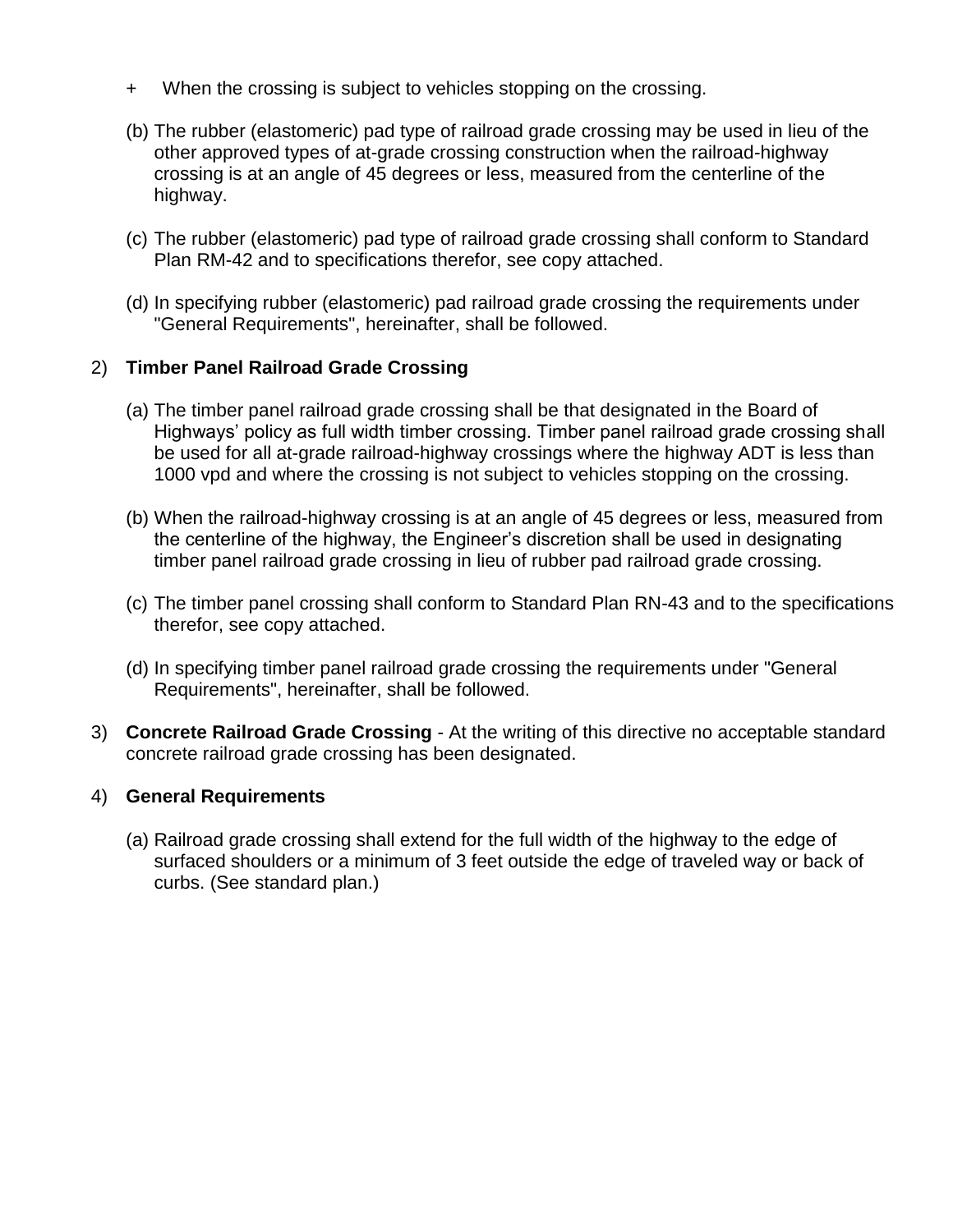- (b) When applicable, the railroad grade crossing shall be constructed by the Railroad Company. The bituminous filler and the header shall be the railroad's responsibility; unless highway contract operations include placing of bituminous material, then the Project Engineer will negotiate for placing of bituminous material by the highway contractor against the header board. (See standard plan.)
- (c) The edge of pavement and gutter and the crown on either side of the railroad crossing shall be adjusted to fit the grade of the railroad track by use of liberal transition curved surfaces. The height of any curb adjacent to railroad tracks shall be reduced to one (1) inch at a point of 4-feet from the near edge of grade crossing by standard transitions unless otherwise provided on the plans.
- (d) Exceptions to this directive must be approved by the Chief Engineer.
- 3. **OTHER ISSUANCES AFFECTED**. This directive supersedes EDSM NO. 11.2.1.2, dated January 1, 1977. All directives, memoranda or instructions issued heretofore in conflict with this directive are hereby rescinded.
- 4. **EFFECTIVE DATE**. This policy will become effective on November 1, 1979.

DEMPSEY WHITE DOTD CHIEF ENGINEER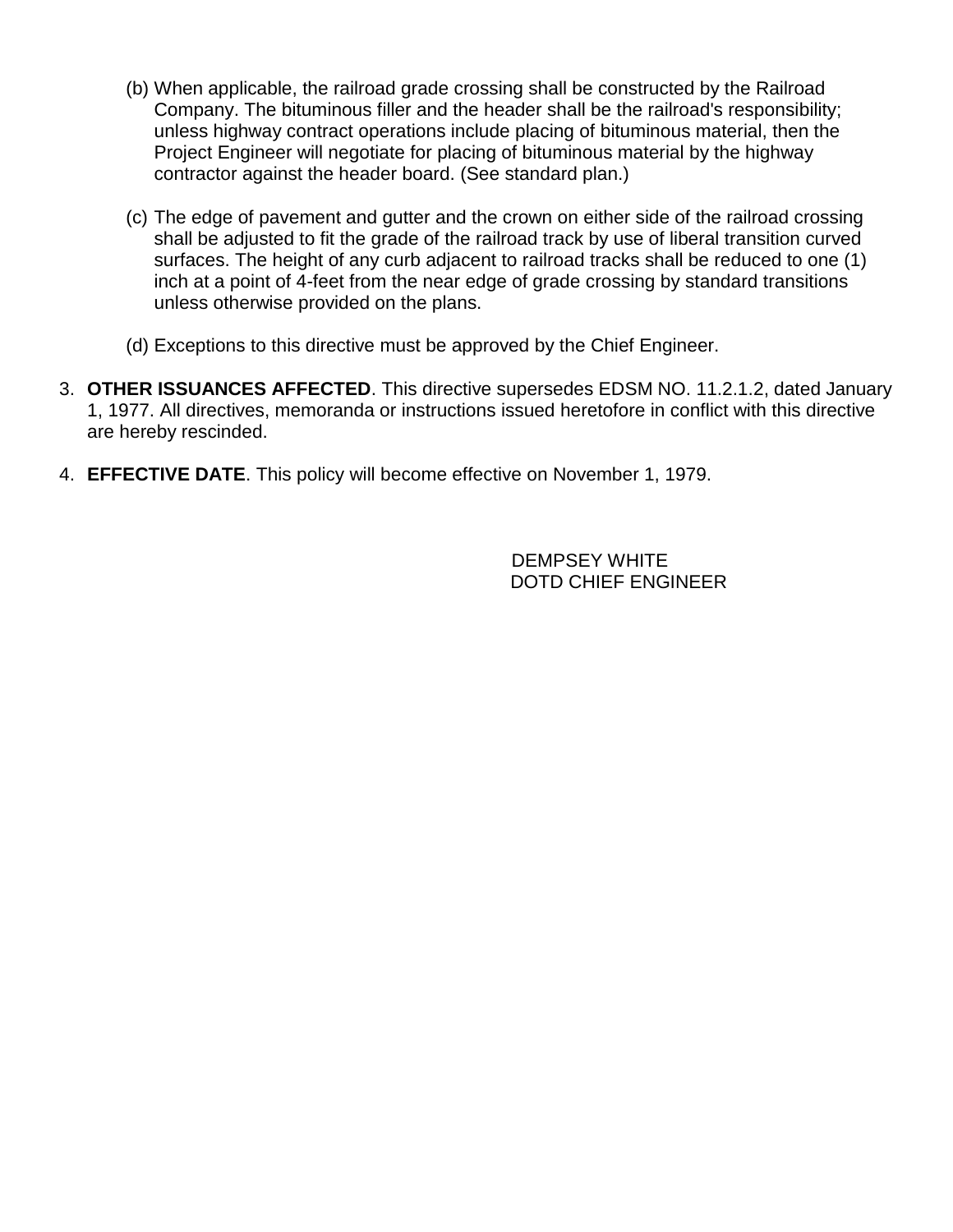## LOUISIANA DEPARTMENT OF TRANSPORTATION AND DEVELOPMENT SUPPLEMENTAL SPECIFICATIONS

## ELASTOMERIC RAILROAD GRADE CROSSING

**DESCRIPTION**: This work consists of constructing elastomeric railroad grade crossings at the locations shown on the plans, in accordance with plan details, the applicable requirements of the specifications of the American Railway Engineering Association (AREA), the railroad company and the following requirements.

The installer of the railroad grade crossing shall survey the site to insure that all components of the elastomaric assembly unit fit accurately, especially noting special pie-shaped units for curved rail crossing, as may apply.

**MATERIALS**: The elastomeric assembly units furnished shall be equal in composition and quality to original samples which have been tested and approved by the Department's Materials Section. The elastomeric assembly consists of elastomeric units, creosote treated timber shims (as may apply), end plates, washers and plugs, steel washers, metal spikes and galvanized lag screws.

The crossing pads shall be of steel reinforced molded elastomer with an acceptable non-skid pattern on the riding surface. A manufacturer's analysis and certification shall be furnished stating the composition of the steel and elastomer used.

The aggregate ballast, track-ties, shims and header boards, rails, plates and hardware used for construction or reconstruction of the crossing shall meet the requirements of the specifications of the AREA as approved by the railroad company.

**CONSTRUCTION REQUIREMENTS**: All work performed in the construction or reconstruction of the crossing prior to installation of the elastomeric unit shall be done in strict compliance with AREA standards of construction. The grade crossing subbase treatment shall be in accordance with the Department's Supplemental Specifications therefor. The aggregate ballast materials shall be compacted to such a degree that undue settlement will not occur after completion of the installation. Approved mechanical compaction methods shall be used for compaction.

Grade Elevation of tracks and crossing pads shall be a maximum of 1¼" above finished highway grade as based on engineering judgment of soil conditions and condition of ballast in order to provide for subsequent settling under rail and highway traffic. Temporary asphaltic ramps shall be placed for use of highway traffic until settling of tracks and crossing pads have stabilized. The asphaltic ramps shall then be removed to provide a smooch riding surface through the grade crossing.

The elastomeric units shall be installed in accordance with the manufacturer's installation procedures.

The asphaltic filler material shall be standard hot or cold asphaltic mixture that is acceptable to the engineer. The material shall be properly compacted and the finished surface shall be level with the top of the existing pavement surface.

**MEASUREMENT AND PAYMENT**: When the Elastomeric Railroad Grade Crossing is a construction bid item, measurement and payment will be in accordance with the project special provisions.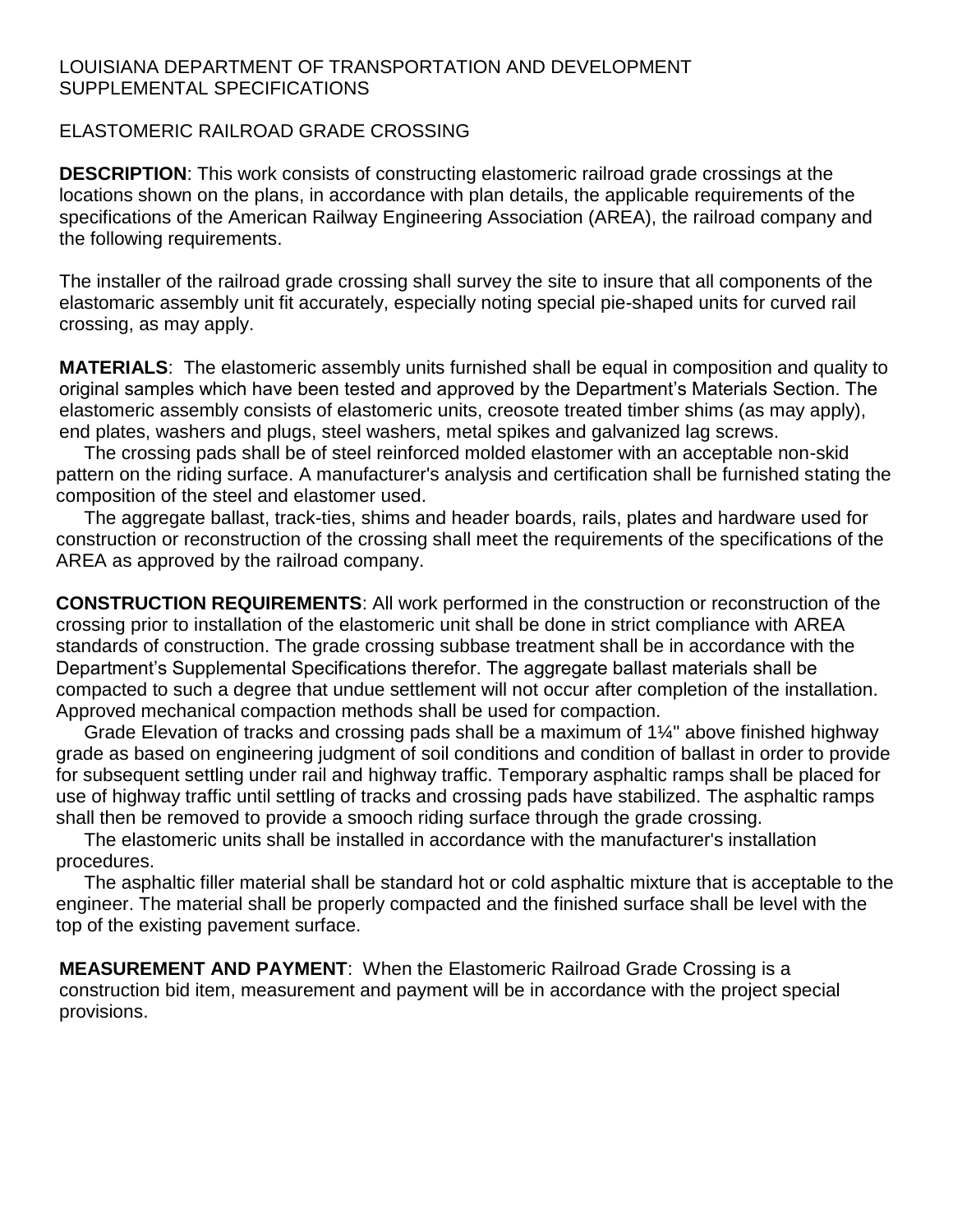Page 2 Attachment to EDSM NO. 11.2.1.2 - 11/79

Rev. 3/79 Page 1 of 2 SUPPLEMENTAL SPECIFICATIONS TREATED TIMBER RAILROAD GRADE **CROSSING** 

**DESCRIPTION**: This work shall consist of furnishing and constructing a treated timber railroad grade crossing at the locations shown on the plans in accordance with plan details, the applicable requirements of the specifications of the American Railway Engineering Association (AREA), the railroad company and the following requirements.

The installer of the railroad grade crossing shall survey the site to insure that all components of the sections fit accurately.

**MATERIALS**: The crossing sections shall be made of a fine-grained hardwood timber of red oak or gum. The gum shall be one of the following, stated in order of preference: (1) black gum, (2) tupelo gum, (3) sweet gum. If shims are used, they shall be of the same material.

All timber shall be treated with creosote or creosote coal-tar preservative in accordance with AREA specifications for the preservative treatment of wood with creosote, Chapter 17.

The aggregate ballast, track ties, shims and header boards, rails, plates and hardware used for the construction or reconstruction of the crossing shall meet the requirements of the specifications of the AREA as approved by the railroad company.

**FABRICATION OF SECTIONS:** The intermediate sections shall be in lengths which are multiples of the tie spacing used in the track.

The center sections of the crossing shall be of such width that two of them will make up that portion between the running rails, allowing sufficient flange-way opening.

The depth of the section shall be such that the top surface of the crossing will lie in the plane of the tops of the rails with the bottom of the section resting directly on the cross tics.

**CONSTRUCTION REQUIREMENTS**: All work performed in the construction or reconstruction of the crossing prior to the installation of the sections shall be done in strict compliance with AREA standards of construction. The grade crossing subbase treatment shall be in accordance with the Department's Supplemental Specifications therefor. The aggregate ballast materials shall be compacted to such a degree that undue settlement will not occur after completion of the installation. Approved mechanical compaction methods shall be used for compaction.

Grade Elevation of tracks and crossing pads may be a maximum of 11/2" above finished Highway grade as based on engineering judgment of soil conditions and condition of ballast in order to provide for subsequent settling under rail and highway traffic. Temporary asphaltic ramps shall be placed for use of highway traffic until settling of tracks and crossing pads have stabilized. The asphaltic ramps shall then be removed to provide a smooth riding surface through the grade crossing.

The sections shall be installed in accordance with the manufacturer's installation procedures and AREA standards. All bored holes shall be filled with creosote oil before lag screws are placed.

The asphaltic filler material shall be standard hot or cold asphaltic mixture that is acceptable to the engineer. The material shall be properly compacted and the finished surface shall be level with the top of the existing pavement surface.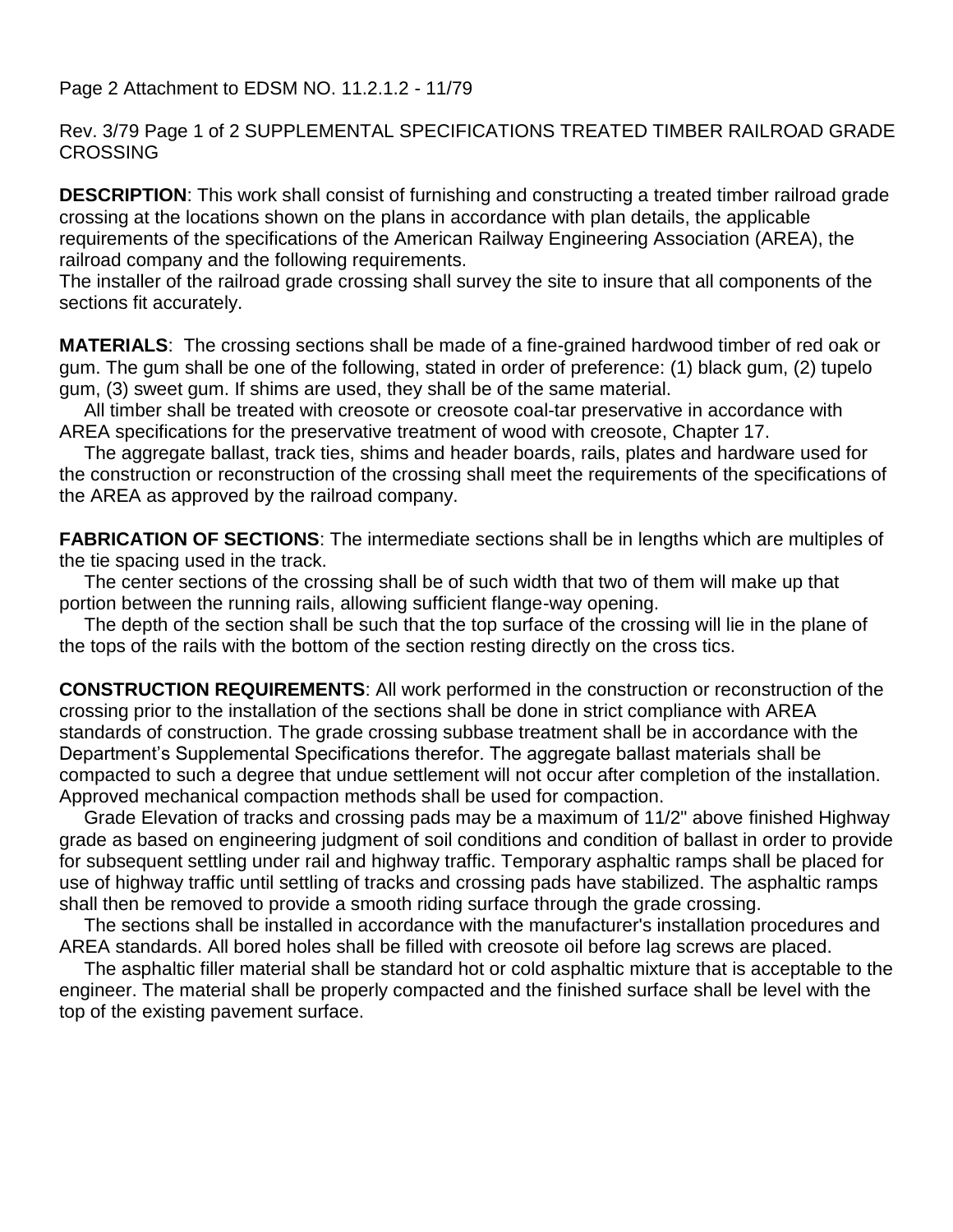Page 3 Attachment to EDSM NO. 11.2.1.2 - 11/79

Rev. 3/79 Treated Timber Railroad Grade Crossing Page 2 of 2

**MEASUREMENT AND PAYMENT**. When the Prefabricated Sectional Treated Timber Railroad Grade Crossing is a construction bid item, measurement and payment will be in accordance with the project special provisions.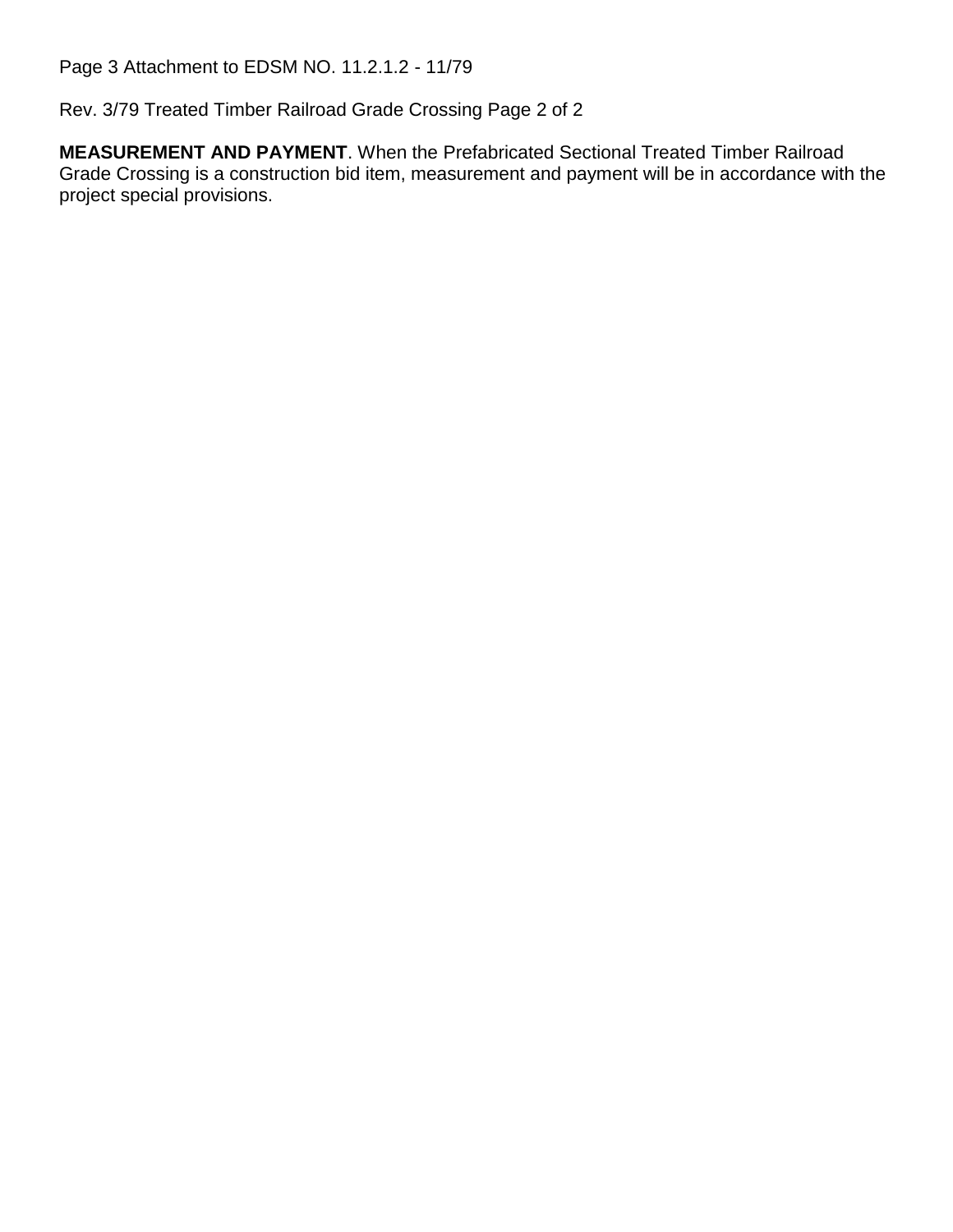Subbase Treatment at Railroad "Highway Grade Crossing"

4. Place and compact clean ballast, cross ties, rails and construct grade crossing surface. (This work is to be included under pay item for grade crossing construction as may apply).

**TYPE A SUBBASE TREATMENT**: The existing subgrade shall be shaped to approximately the same cross slope as that of the roadway and compacted with mechanical tampers to the satisfaction of the engineer. Fill material shall be furnished as required and shall be "Selected Material" in accordance with Subsection 203.06 of the Standard Specifications or as approved by the engineer. After final shaping, plastic filter cloth shall he installed on the subbase prior to placing ballast and perforated drain pipe.

**TYPE B SUBBASE TREATMENT**: After the ballast has been removed, the existing subgrade material shall be excavated to the required depth and properly disposed of. The subbase shall be constructed with either (1) soil cement, (2) asphaltic concrete, or (3) portland cement concrete with calcium chloride additive in accordance with the plans and the following requirements.

(1) Soil Cement Subbase. The soil for soil cement shall be selected materials classified A-6 or better under test procedure DOTD Designation: TR 423 that will stabilize with cement. The soil materials shall be combined with portland cement and water, mixed, uniformly compacted and shaped by approved methods.

The percentage of cement will be determined in accordance with DOTD Designation: TR 432 prior to mixing. The minimum amount of cement used shall not be less than 8 percent by volume.

Plastic filter cloth shall be placed in the excavation prior to placement of soil cement mixture,

(2) Asphaltic Concrete Subbase. The asphaltic concrete subbase may be constructed of any of the types of asphaltic concrete mixtures, except Type 5B, listed in Section 501. The spreading, finishing and compaction of asphaltic concrete shall be such that the surface of the mixture, after compaction, shall be reasonably smooth and meet the slope and profile requirements required. The average densities for the type mix furnished shall be the minimum density specified for traffic lanes in Subsection 501.22(b). Sampling and testing for density shall be the top 4 inches of the finished sections.

Plastic filter cloth shall be placed in the excavation prior to placement of asphaltic concrete.

(3) Portland Cement Concrete with Calcium Chloride as an additive for reduced "setting" time. Portland Cement Concrete to which calcium chloride is added shall be Class 'A' Concrete. Concrete placed and shaped by approved methods shall be reasonably smooth and meet the slope and profile requirements required.

This subbase mix is allowed for rapid consolidation and availability to allow reopening of tracks to rail traffic in 5-6 hours.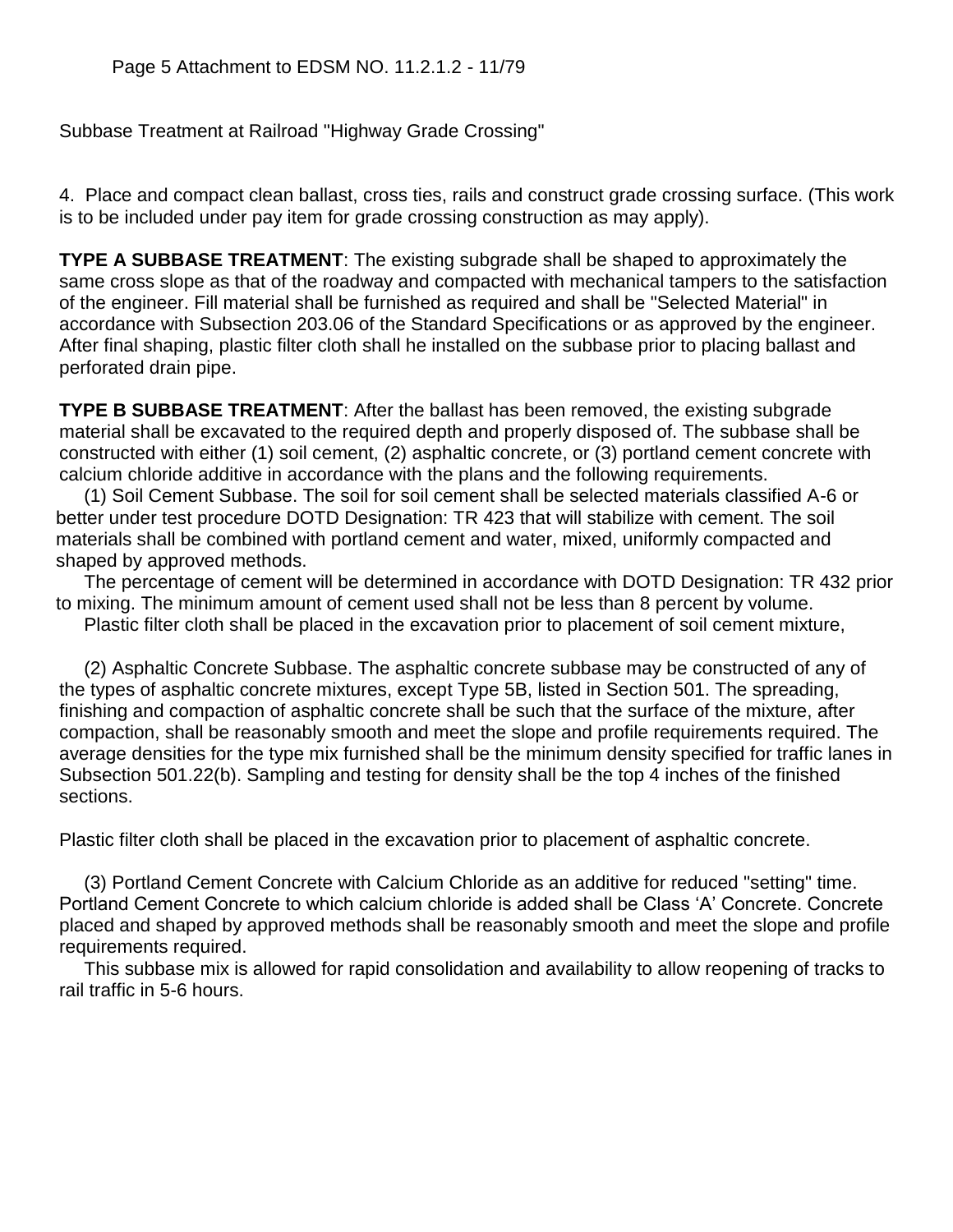Page 6 Attachment to EDSM NO. 11.2.1.2 - 11/79

Plastic filter cloth shall be placed in the excavation prior to placement of the concrete.

NOTE: The calcium chloride is added to the concrete mix with 1 inch slump in the mixer at the crossing site in the amount of 1 lb. calcium chloride per bag of Portland cement at temperatures from 70° F and above, or 2 lbs. of calcium chloride per sack of Portland cement at air temperatures between 70° F and 40° F. Mechanical vibrators shall be used in working the mix to match the roadway cross slope.

**MEASUREMENT**: Type A Subbase shall be measured by the square yard of actual area which has been compacted and shaped.

Type B Subbase shall be measured by the cubic yard (net section) of subbase actually constructed.

Plastic filter cloth and perforated steel pipe which is furnished as required will not be measured, the cost thereof shall be included in the unit cost for subbase treatment.

PAYMENT: The accepted quantity of subbase treatment will be paid for at the contract unit price for the respective item as indicated below.

Item S- , Type A Subbase Treatment, per square yard. Item S- , Type B Subbase Treatment, per cubic yard.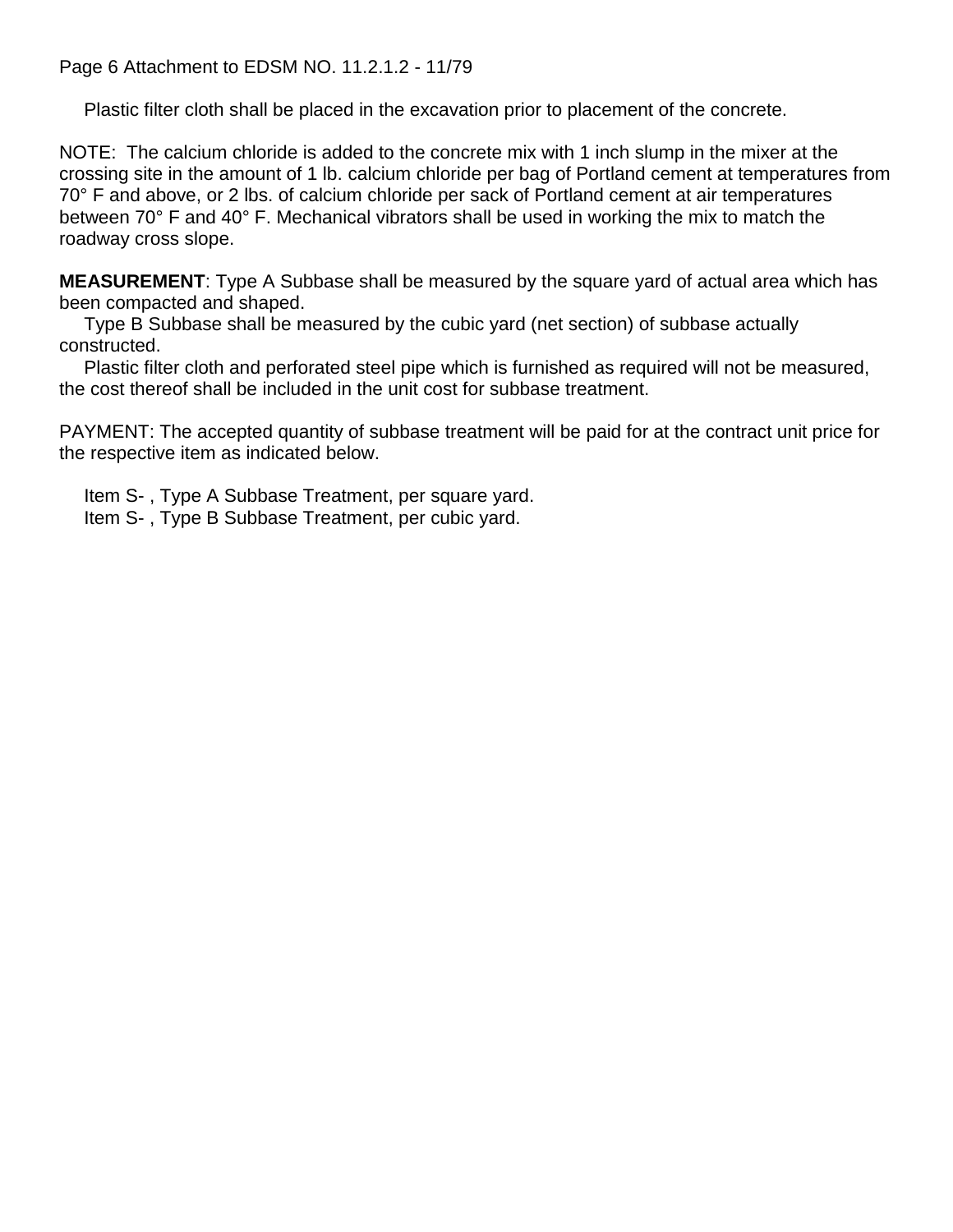# PLASTIC FILTER CLOTH

## MEMORANDUM TO:

## W. T. BURT MATERIALS ENGINEER

Supplemental specifications for Section 1017.15, "Plastic Filter Cloth", dated July 1979 have been approved by the Chief Engineer with approval by FHWA expected shortly. We are therefore requesting that the following materials be Included in the revision of Qualified Products List 17, "Plastic Filter Cloth". These materials have met the requirements of the supplemental specifications for the uses indicated.

# A. FOR USE WITH BULKHEADS 1. Cathage Mills, Inc. 124 Pt. 66th Street **Poly-Filter-GB** Cincinnati, Ohio 45216 2. Laurel Plastics, Inc. Laurel Erosion Type II Control Cloth 654 Madison Ave. New York, New York 10021 3. Nicolon Corp. Nicolon 66301 4229 Jeffrey Drive Baton Rouge, Louisiana 70816 B. FOR USE WITH FLEXIBLE REVETMENTS 1. Carthage Mills, Inc. **Poly-Filter-GB**  124 Pt. 66th Street Cincinnati, Ohio 45216 2. Laurel Plastics, Inc. **Laurel Plastics**, Inc. **Laurel** 2. Laurel 2. Laurel 2. Laurel 2. Laurel 2. Laurel 2. Laurel Erosion Control Cloth Type II 654 Madison Ave. New York, New York 10021 3. Nicolon Corp. Nicolon 66301 4229 Jeffrey Drive Baton Rouge, Louisiana 70816 C. FOR USE WITH RIPRAP 1. Carthage Mills, Inc. **Poly-Filter- Poly-Filter- Poly-Filter-**GB 124 W. 66th Street Cincinnati, Ohio 45216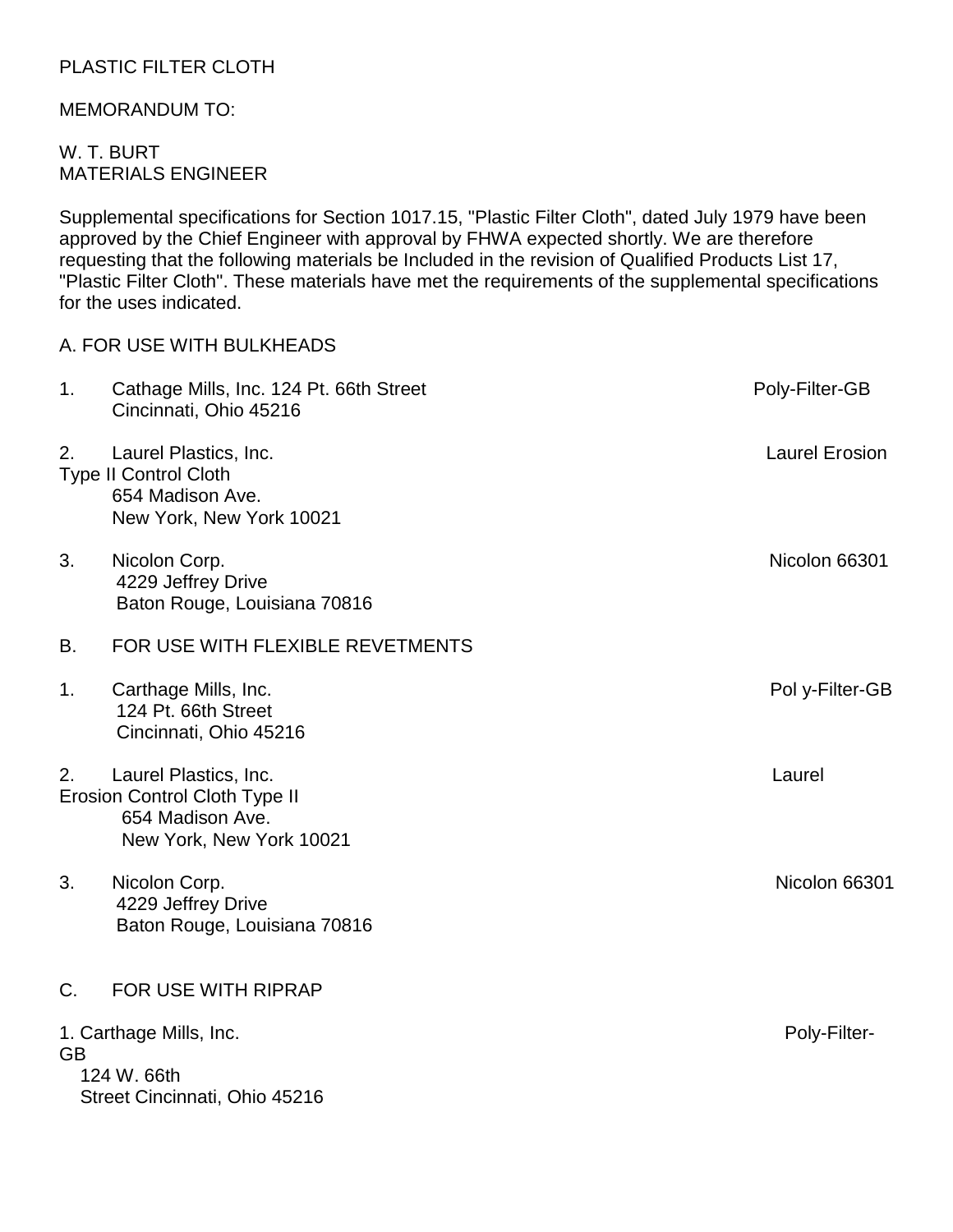| 2. Laurel Plastics, Inc.<br>Erosion Control Cloth Type I<br>654 Madison Ave.    |                                                                                              |                                     |                |  |
|---------------------------------------------------------------------------------|----------------------------------------------------------------------------------------------|-------------------------------------|----------------|--|
|                                                                                 | <b>Erosion Control Cloth Type II</b><br>New York, New York 10021                             |                                     |                |  |
| 3. Nicolon Corp.<br>66301<br>4229 Jeffrey Drive<br>Baton Rouge, Louisiana 70816 |                                                                                              |                                     | <b>Nicolon</b> |  |
| D. FOR USE WITH UNDERDRAINS AND RAILROAD CROSSINGS                              |                                                                                              |                                     |                |  |
| 1.                                                                              | Advance Construction Specialities Co., Inc.<br>P. 0. Box 17212<br>Memphis, Tennessee 38117   | Advafelt 200<br>Advafelt 400        |                |  |
| 2.                                                                              | American Enka Company<br>Enka, North Carolina 28728                                          | Stabilenka 140                      |                |  |
| 3.                                                                              | <b>Bradley Materials</b><br>P. o. Box 254<br>Valparaise, Florida 32580                       | Filterweave NW4                     |                |  |
| 4.                                                                              | <b>Carthage Mills</b><br>124 W. 66th Street<br>Cincinnati, Ohio 45216                        | Filter X Polyfilter X               |                |  |
| 5.                                                                              | <b>Celanese Fibers Marketing Company</b><br>P.0. Box 1414<br>Charlotte, North Carolina 28232 | Mirafi 140 Mirafi 140S              |                |  |
| 6.                                                                              | Crown Zellerbach<br>P. 0. Box 278<br>Camas, Washington 98607                                 | Fibertex 200<br>Fibertex 300        |                |  |
| 7.                                                                              | E. I. Dupont deNemours & Co.<br>1007 Market Street<br>Wilmington, Delaware 19898             | Typar T072                          |                |  |
| 8.                                                                              | Laurel Plastics, Inc.<br>654 Madison Ave.<br>New York, New York 10021                        | Laurel Erosion Control Cloth Type I |                |  |
| 9.                                                                              | Menardi-Southern Div. U. S. Filter Corp.<br>3908 Colgate<br>Houston, Texas 77017             | Mono filter                         |                |  |
| 10.                                                                             | <b>Monsanto Company</b><br>800 North Lindbergh Blvd.<br>St. Louis, Missouri 63166            | Bidim C28, C34, C38, C42            |                |  |